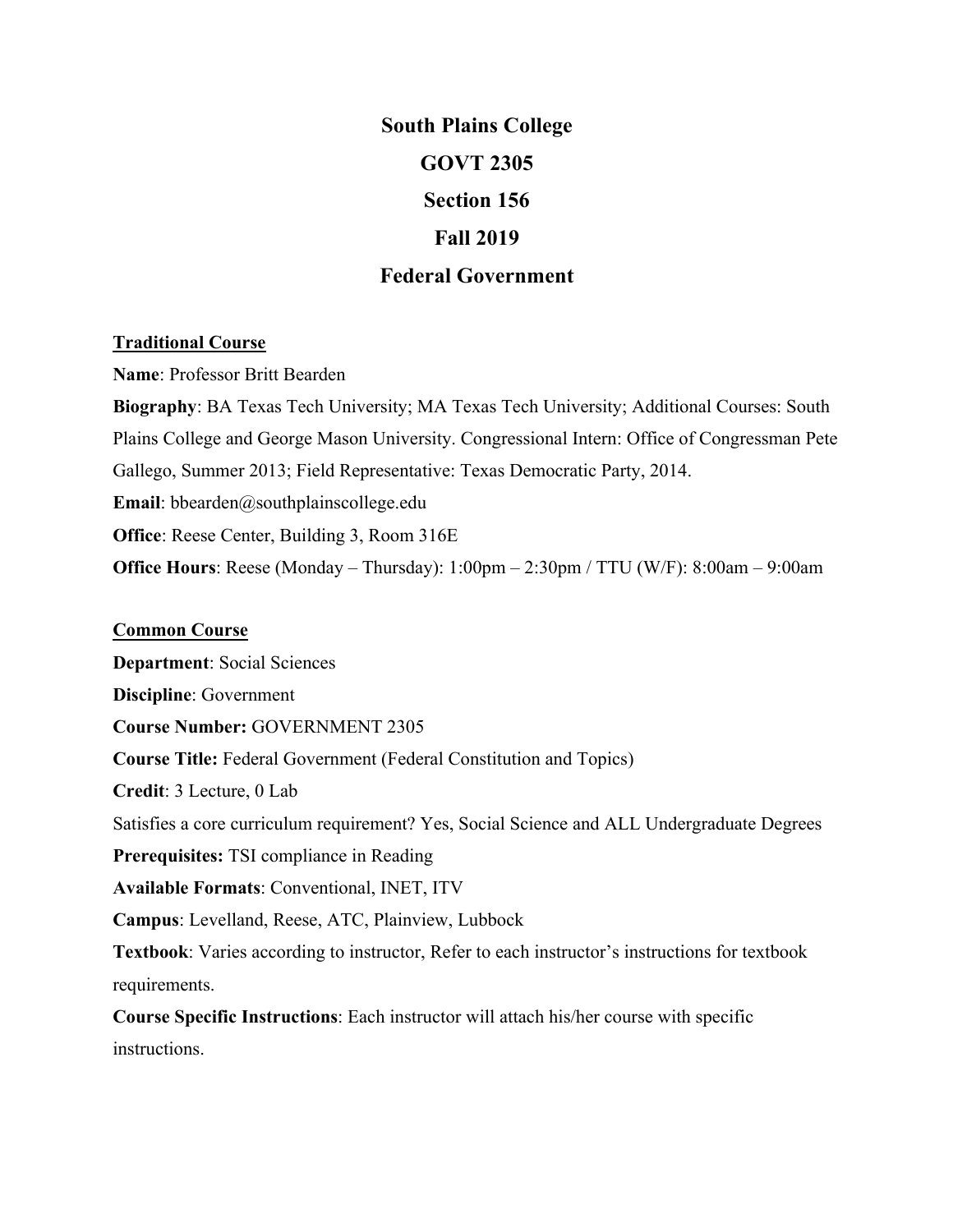**Course Description**: This course is a survey of fundamental principles of political science, including the American system of government and the origins and development of the constitutions of the United States. This course satisfies the Legislative requirements for teacher certification.

**Course Purpose**: Government 2305, as taught at South Plains College, is a reading intensive course designed to acquaint the learner with the origin and development of the US Constitution, structure and powers of the national government including the legislative, executive, and judicial branches, federalism, political participation, the national election process, public policy, civil liberties and civil rights. This course meets the statutory requirements as set forth by the State of Texas.

Approval Number: 45.1002.51 25

**Course Requirements**: To maximize a student's potential to complete this course, he/she should attend all class meetings, complete all homework assignments and examinations in a timely manner, and complete all other projects or papers as assigned in the instructor's specific instructions.

**Course Evaluation**: See the instructor's course information sheet for specific items used in evaluating student performance.

**Attendance Policy**: Whenever absences become excessive and in the instructor's opinion, minimum course objectives cannot be met due to absences, the student will be withdrawn from the course. Each instructor will have additional information about attendance on his/her course information sheet.

#### **Student Learning Outcomes (SLO**):

Students who have completed this course will:

- 1. Explain the origin and development of constitutional democracy in the United States.
- 2. Demonstrate knowledge of our federal system.
- 3. Describe separation of powers and checks and balances in both theory and practice.

4. Demonstrate knowledge of the legislative, executive, and judicial branches of the federal government.

5. Evaluate the role of public opinion, interest groups, and political parties.

- 6. Analyze the election process.
- 7. Describe the rights and responsibilities of citizens.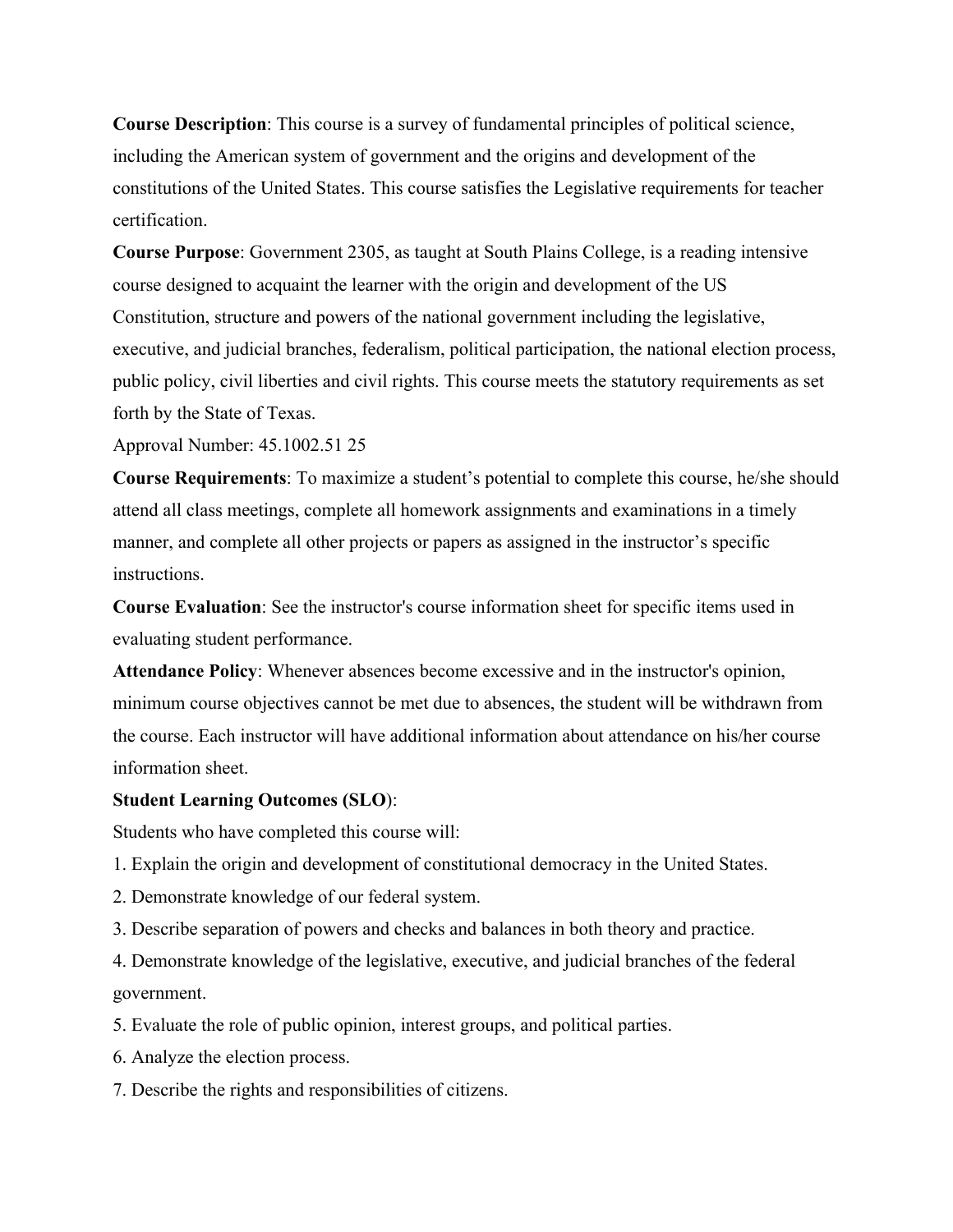8. Analyze issues and policies in U.S. Politics.

# **Fundamental Component Areas (FCA):**

Students will be expected to perform satisfactorily in four FCA.

1. Critical Thinking Skills – to include creative thinking, innovation, inquiry, and analysis, evaluation and synthesis of information by: a. Generating and communicating ideas by combining, changing, or reapplying existing information,

b. Gathering and assessing information relevant to a question,

c. Analyzing, evaluating, and synthesizing information.

2. Communication – to include effective development, interpretation and expression of ideas through written, oral or visual communication by:

Developing, interpreting, and expressing ideas through written, oral, or visual communication.

3. Social Responsibility Skills – to include intercultural competence, knowledge of civic responsibility, and the ability to engage effectively I regional, national, and global communities by: a. Demonstrating intercultural competence,

b. Identifying civic responsibility,

c. Engaging in regional, national, and global communities.

4. Personal Responsibility – to include the ability to connect choices, action, and consequences to ethical decision-making by: a. Reading, understanding and affirming agreement and acceptance of principles, guidelines and requirements set forth in the "Statement of Personal Responsibility of Students" (Attached)

b. Evaluating choices and actions and relating consequences to personal decision-making

c. Accepting personal responsibility for decisions and actions taken or not taken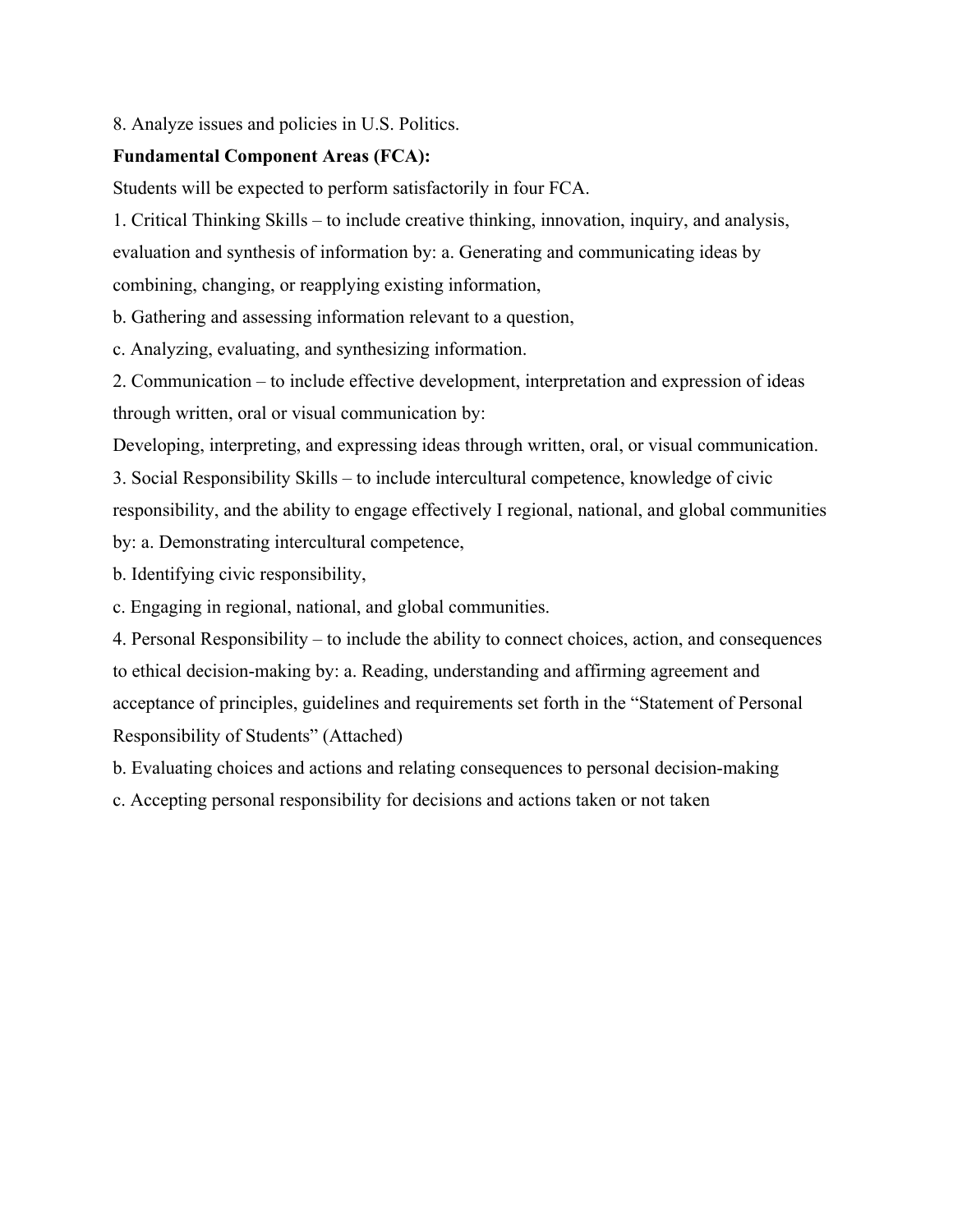### **INSTRUCTOR SYLLABUS**

**Course Description :** This course is a survey of the fundamental principles of political science, including, and more emphasis of, the American system of government and the origins and development of the Constitution of the United States. Its emphasis is placed on constitutional backgrounds and the organization and functions of the executive, legislative, and judicial segments of the national government, civil liberties and civil rights, public opinion, media, bureaucracies, and domestic and foreign policy. This course satisfies the Legislative requirements for teacher certification.

**Course Purpose:** Government 2305, as taught at South Plains College, is a reading intensive course designed to acquaint the learner with the origin and development of the US Constitution, structure and powers of the national government including the legislative, executive, and judicial branches, federalism, political participation, the national election process, public policy, civil liberties and civil rights. This course meets the statutory requirements as set forth by the State of Texas.

# **Required Textbook:**

- Ginsberg, Benjamin, Theodore Lowi, Caroline Tolbert, Margaret Weir. 2018. *We the People: Twelfth Edition*. W.W. Norton & Company.
- ISBN-13: 978-0393679595

#### **Required Technology:**

- Reliable access to computer or laptop.
- Reliable internet connection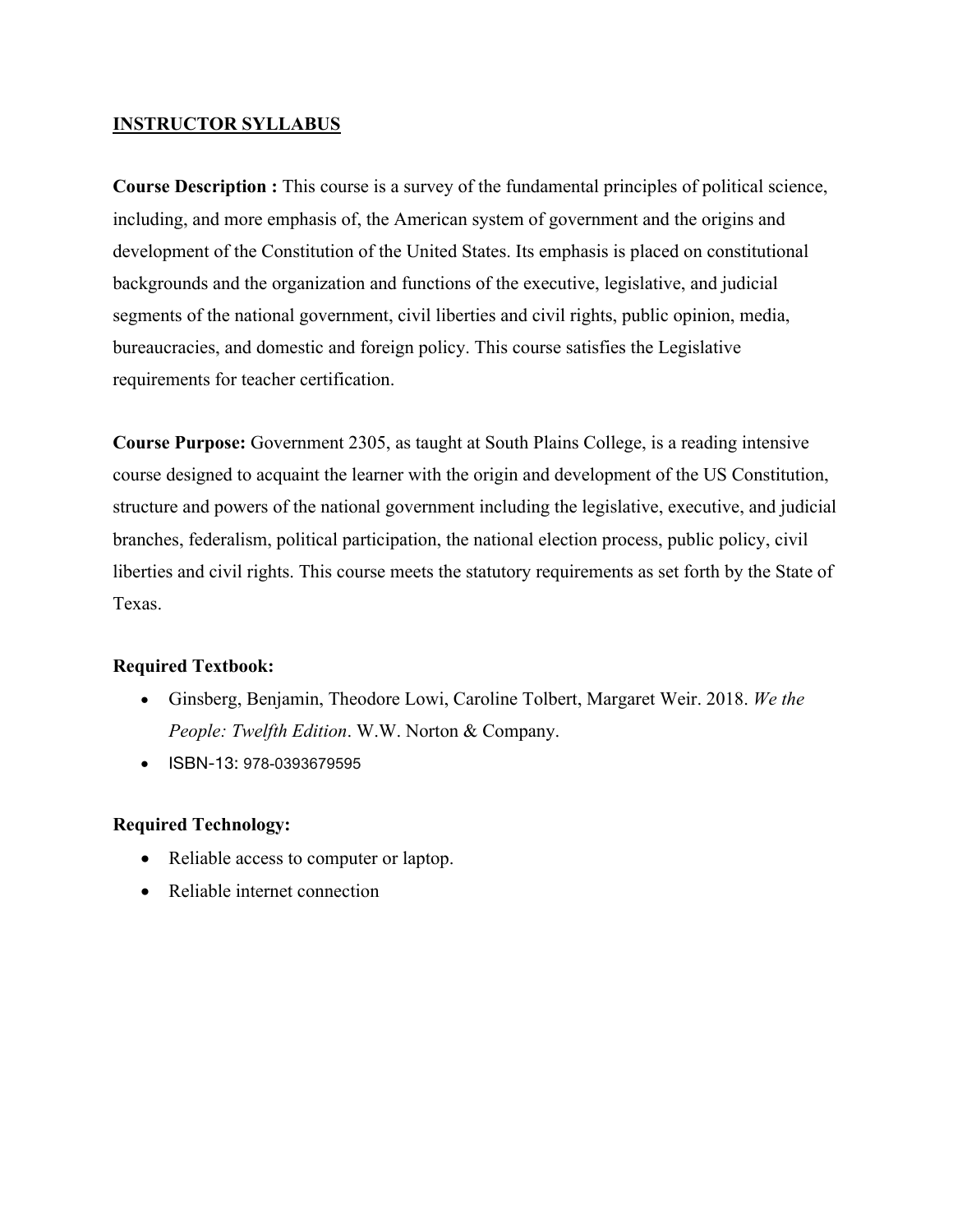#### **Grading Scale:**

 $1000 - 900$  points = A  $899 - 800$  points = B  $799 - 700$  points = C  $699 - 600$  points = D 599 and below  $=$  F

# **Coursework:**

- (1) Essay (1) = **70 points**
- (2) Discussions (4) = **320 points / 80 points each**
- (3) Quizzes (14) = **560 points / 40 points each**
- (4) Syllabus Agreement (1) = **20 points**
- (5) Syllabus Quiz (1) = **30 points**

(1) **Essay**: This assignment is a research essay with three options for you to choose from. These topic choices are posted on Blackboard in the folder labeled "Essay Options" as well as the left side bar. Instructions for this assignment as well as a rubric are included at the end of the syllabus. These will be turned in via Turnitin on Blackboard in the Essay folder.

If you are having trouble writing, I have provided links to websites that will help you with citations as well as academic English. You can find these both in the syllabus as well as "Helpful Links" on Blackboard.

(2) **Discussion Postings**: Four times throughout the semester you will write a discussion post which will be your reaction to an article related to U.S. government and reply to a classmate's discussion. These can be found on the left side bar labeled "Discussion Board" as well as within each section folder.

- These original posts must be at least 400 words in length.
- Additionally, you must also reply (150 words) to one of your fellow classmates' posts.
- A full rubric and instructions can be found at the end of this syllabus.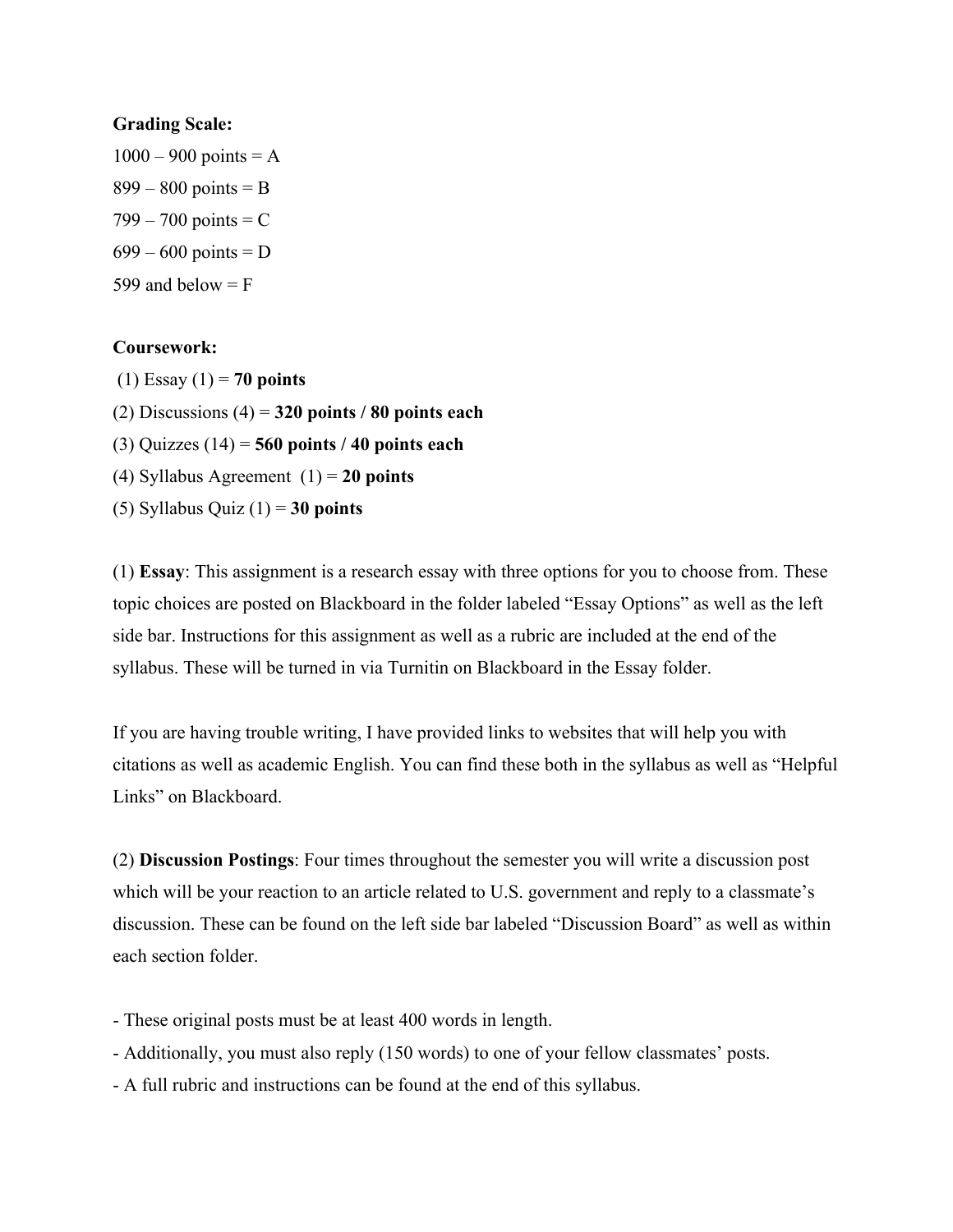(3) **Quizzes**: You will have a total of fourteen quizzes. Chapter quizzes are cover individual chapters assigned from your textbook. These can be found in each section folder in their respective "Quizzes" folder. Additionally, you will have two quizzes over videos that you need to watch in order to complete the assignment. These can be found in the "Video Assignment" folder located in each section folder.

- Chapter Quizzes (12): 16 multiple choice questions / 16 minutes to complete

- Video Quizzes (2): 10 multiple choice questions / 10 minutes to complete

- For Quizzes, the questions on quizzes will be delivered one at a time and student will be allowed to revisit the questions. It is important to remember to click "Save Answer" before moving to the next question. Once you begin the quiz you must complete the quiz in its entirety. Questions not completed during the allotted time will be counted wrong.

(4) **Syllabus Agreement**: This assignment is due September  $6<sup>th</sup>$  by 5:00pm. Failure to complete this will mean you being dropped from the course. This can be found in folder "Course Syllabus: Start Here."

- This is a short answer assignment. You will be asked to reply "I Agree" to the following statement:

**"All content within this syllabus is subject to change at any time and is completely up to the discretion of the professor. Students will be notified of such change(s) with appropriate time to adapt. By enrolling in this course you agree to follow all guidelines in this syllabus and be fully responsible for the grade you earn."**

**By replying "I Agree" below, you acknowledge that you have read the syllabus, agree to the guidelines within, and take responsibility for whatever grade you may earn. Failure to do so will drop you from the course.**

(5) **Syllabus Quiz:** This assignment is due September  $6<sup>th</sup>$  by 5:00pm. You must receive full credit (answer all questions correctly) in order to complete the assignment. You will have an unlimited amount of attempts to achieve full credit. This assignment can be found in folder "Course Syllabus: Start Here."

**Note:** Expect written assignments to be graded within a week of the due date.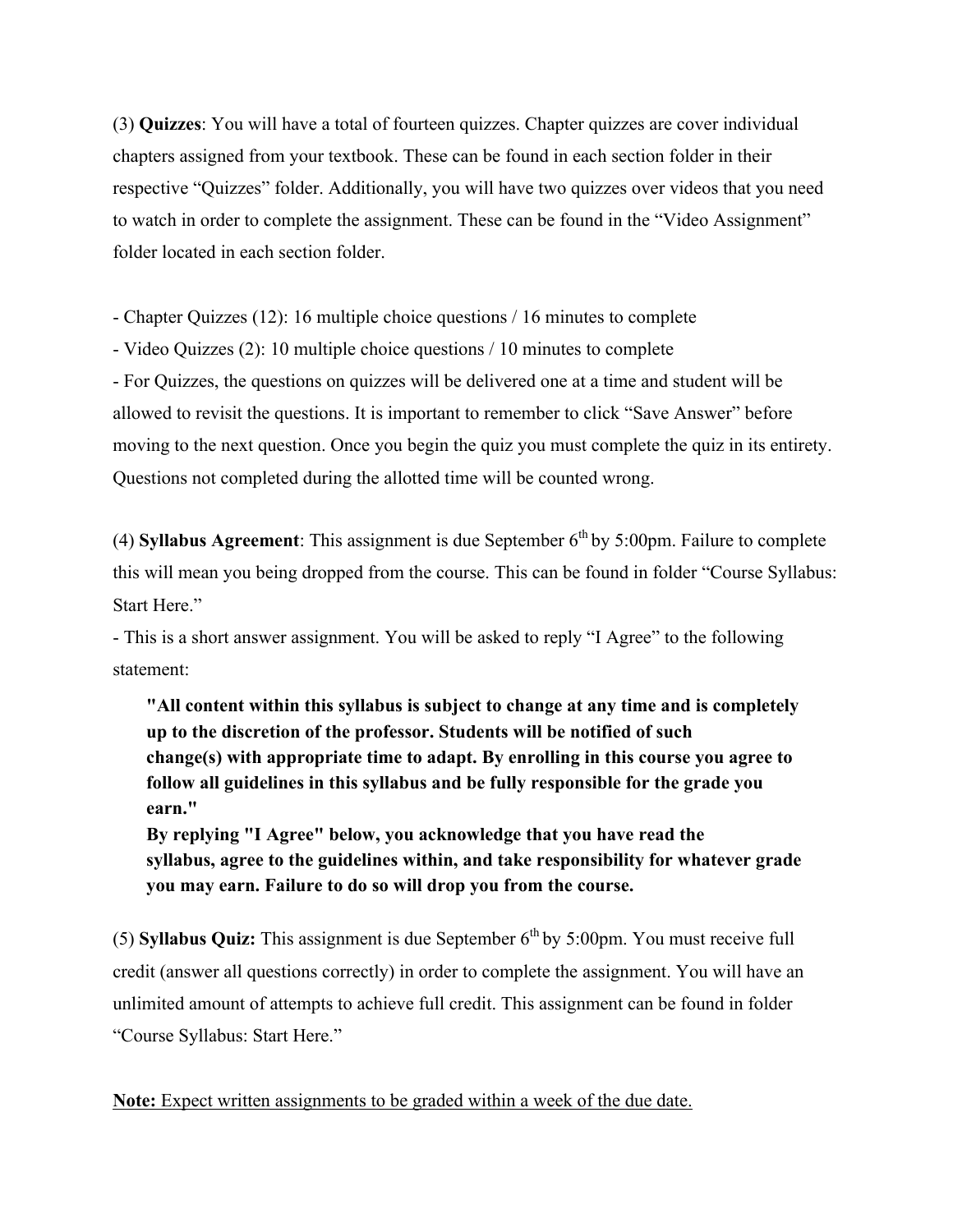### **Course Requirements, Expectations, and Policies**

**Late Work/Extra Credit:** You will NOT have the opportunity to earn extra credit points during the course, so do not ask. No late work will be accepted since you have ample time to complete assignments. There are no exceptions to this policy.

**Drop Policy:** If you have not completed an assignment before November 13th<sup>th</sup>, you will be dropped. Likewise, if you do not complete the Syllabus Agreement or Syllabus Quiz by September  $6<sup>th</sup>$  you will be dropped. There are no exceptions to this policy. Besides that, it is your responsibility to drop the course.

**Disruption of Classroom Environment**: Your professor will not tolerate any disruption of the classroom environment. This includes any problems your facilitator encounters with you AND hateful/disrespectful remarks made in the classroom, on discussion postings, email, or chat. I will drop you with an F for violation of this policy.

**Emailing Your Professor:** I require students to send a professional email when contacting me. If you send an unprofessional email to me, I will not respond. In addition, do not attempt to argue with me over a grade you receive, if you do I will either lower your grade further, or drop you with an F. Please include what course you are enrolled in (Example: GOVT 2305.156).

# DO NOT attempt to communicate with me through Blackboard. I only communicate through email, preferably your SPC email.

Unless there are unforeseen circumstances, you can expect me to reply to emails within 24 hours. If I do not, don't be afraid to email me again or forward your message to me.

**Technology Problems:** If you have an unreliable server or computer, please go to a public computer to do your work. If for some reason the professor or the Blackboard server has made a mistake, you will not be penalized.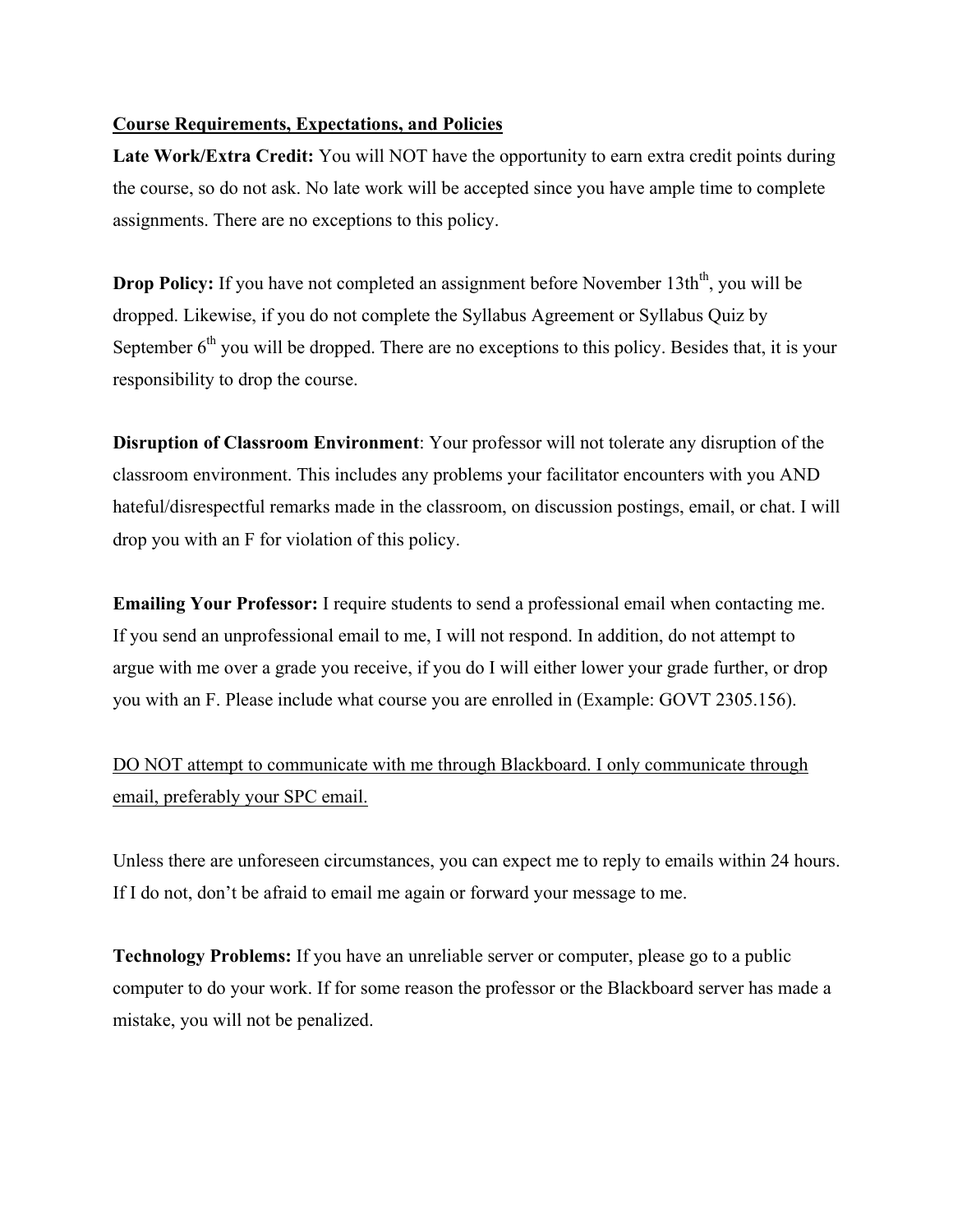Be aware that when something only happens to you, it is your problem not mine. I will not reopen a quiz if an issue on your side has occurred. Please always start early on assignments and finish early to avoid problems.

I will be of no help with computer problems, mechanical failures, ISP problems, etc. You can contact **Blackboard and Tech Support** (blackboard@southplainscollege.edu) for any Blackboard related issues. If you are having trouble logging in to Blackboard or seeing your courses, please contact Blackboard Support. You can call the office Monday through Friday from 8:00 am to 4:00 pm at 806-716-2180

# **Academic Integrity**

Plagiarism is the taking of credit for something that is not the work of the owner. It is cheating and will not be tolerated. See the General Catalog for more information on plagiarism. Cheating or dishonesty of any type in this course will result in the student being dropped from this course with an "F."

The best way to avoid this situation is using your own original work and citing sources. Links to help you cite sources are provided on Blackboard in "Helpful Links" as well as below rubrics in the syllabus.

#### **Academic English**

South Plains College requires all students to become proficient in "academic English," a form of English typically used in academic, professional, and business contexts. While slang, regional idioms, and informal kinds of self – expression are appropriate in some contexts, they are out of place in academic writing.

For help, there is a link in "Helpful Hints" that describes writing for research purposes on Blackboard.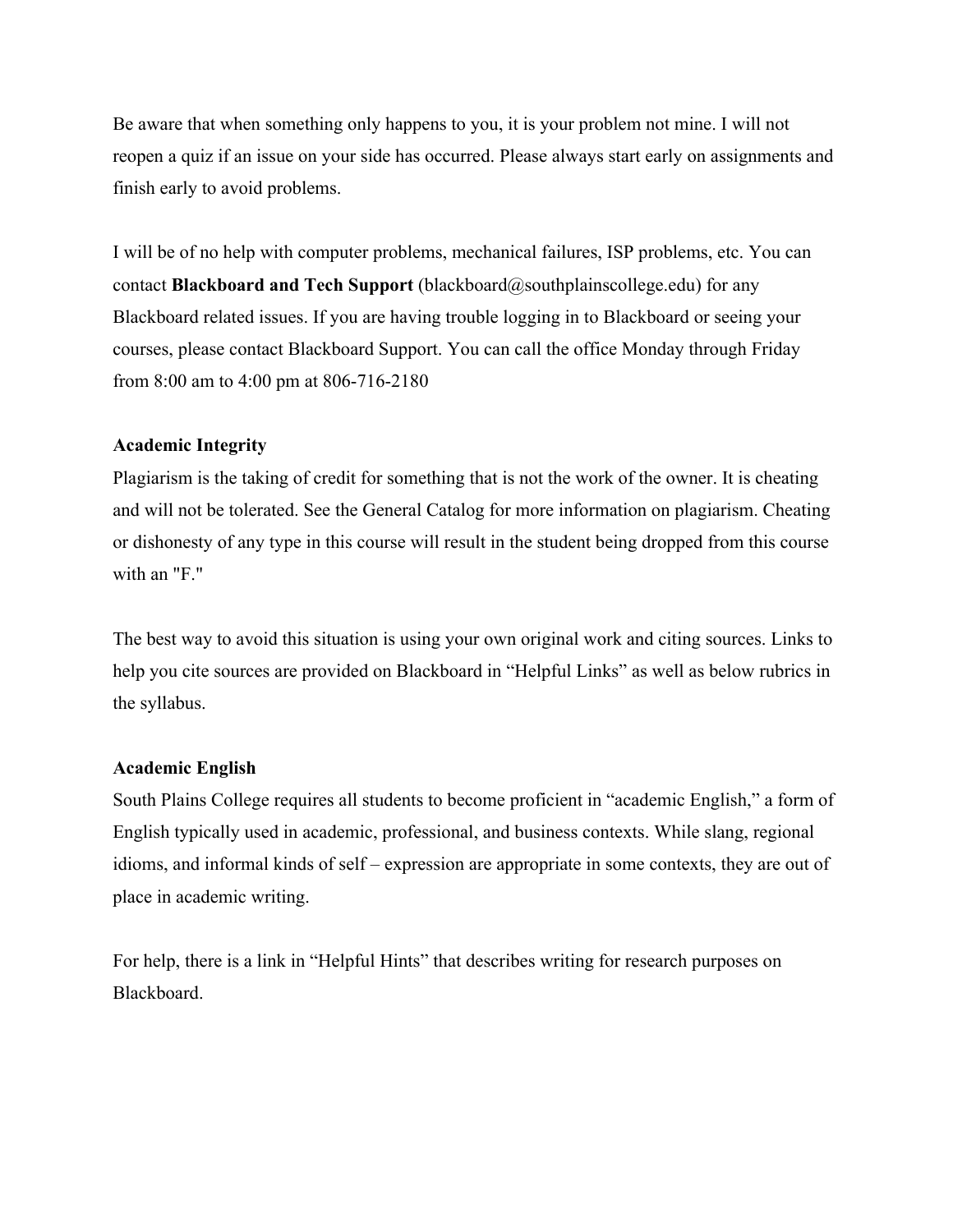#### **Diversity Statement**

In this class, the teacher will establish and support an environment that values and nurtures individual and group differences and encourages engagement and interaction. Understanding and respecting multiple experiences and perspectives will serve to challenge and stimulate all of us to learn about others, about the larger world and about ourselves. By promoting diversity and intellectual exchange, we will not only mirror society as it is, but also model society as it should and can be.

#### **SPC Standard Disability Statement**

Students with disabilities, including but not limited to physical, psychiatric, or learning disabilities, who wish to request accommodations in this class should notify the Disability Services Office early in the semester so that the appropriate arrangements may be made. In accordance with federal law, a student requesting accommodations must provide acceptable documentation of his/her disability to the Disability Services Office. For more information, call or visit the Disability Services Office at Levelland (Student Health & Wellness Office) 806-716- 2577, Reese Center (Building 8) & Lubbock Center 806-716-4675, or Plainview Center (Main Office) 806-716-4302 or 806-296-9611.

#### **Non-Discrimination Statement**

South Plains College does not discriminate on the basis of race, color, national origin, sex, disability or age in its programs and activities. The following person has been designated to handle inquiries regarding the non-discrimination policies: Vice President for Student Affairs, South Plains College -1401 College Avenue, Box 5, Levelland, TX 79336, 806-894-9611

#### **Title IX Pregnancy Accommodations Statement**

If you are pregnant, or have given birth within six months, Under Title IX you have a right to reasonable accommodations to help continue your education. To activate accommodations you must submit a Title IX pregnancy accommodations request, along with specific medical documentation, to the Director of Health and Wellness. Once approved, notification will be sent to the student and instructors. It is the student's responsibility to work with the instructor to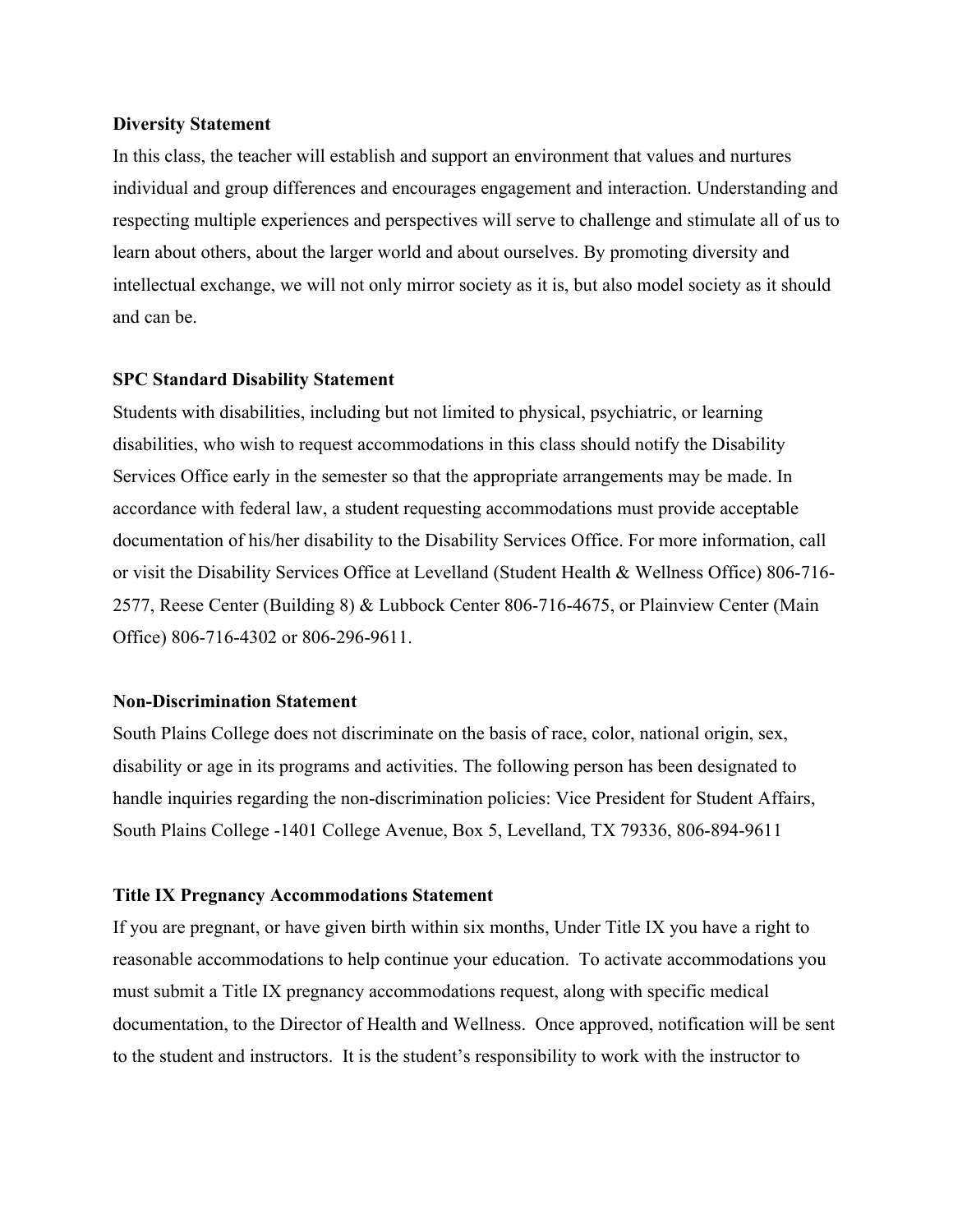arrange accommodations. Contact Crystal Gilster, Director of Health and Wellness at 806-716- 2362 or email cgilster@southplainscollege.edu for assistance.

#### **Campus Concealed Carry**

Campus Concealed Carry - Texas Senate Bill - 11 (Government Code 411.2031, et al.) authorizes the carrying of a concealed handgun in South Plains College buildings only by persons who have been issued and are in possession of a Texas License to Carry a Handgun. Qualified law enforcement officers or those who are otherwise authorized to carry a concealed handgun in the State of Texas are also permitted to do so. Pursuant to Penal Code (PC) 46.035 and South Plains College policy, license holders may not carry a concealed handgun in restricted locations. For a list of locations, please refer to the SPC policy at: (http://www.southplainscollege.edu/human\_resources/policy\_procedure/hhc.php) Pursuant to PC 46.035, the open carrying of handguns is prohibited on all South Plains College campuses. Report violations to the College Police Department at 806-716-2396 or 9-1-1.

**Syllabus Contract/Amendments:** All content within this syllabus is subject to change at any time and is completely up to the discretion of the professor. Students will be notified of such change(s) with appropriate time to adapt. By enrolling in this course you agree to follow all guidelines in this syllabus and be fully responsible for the grade you earn.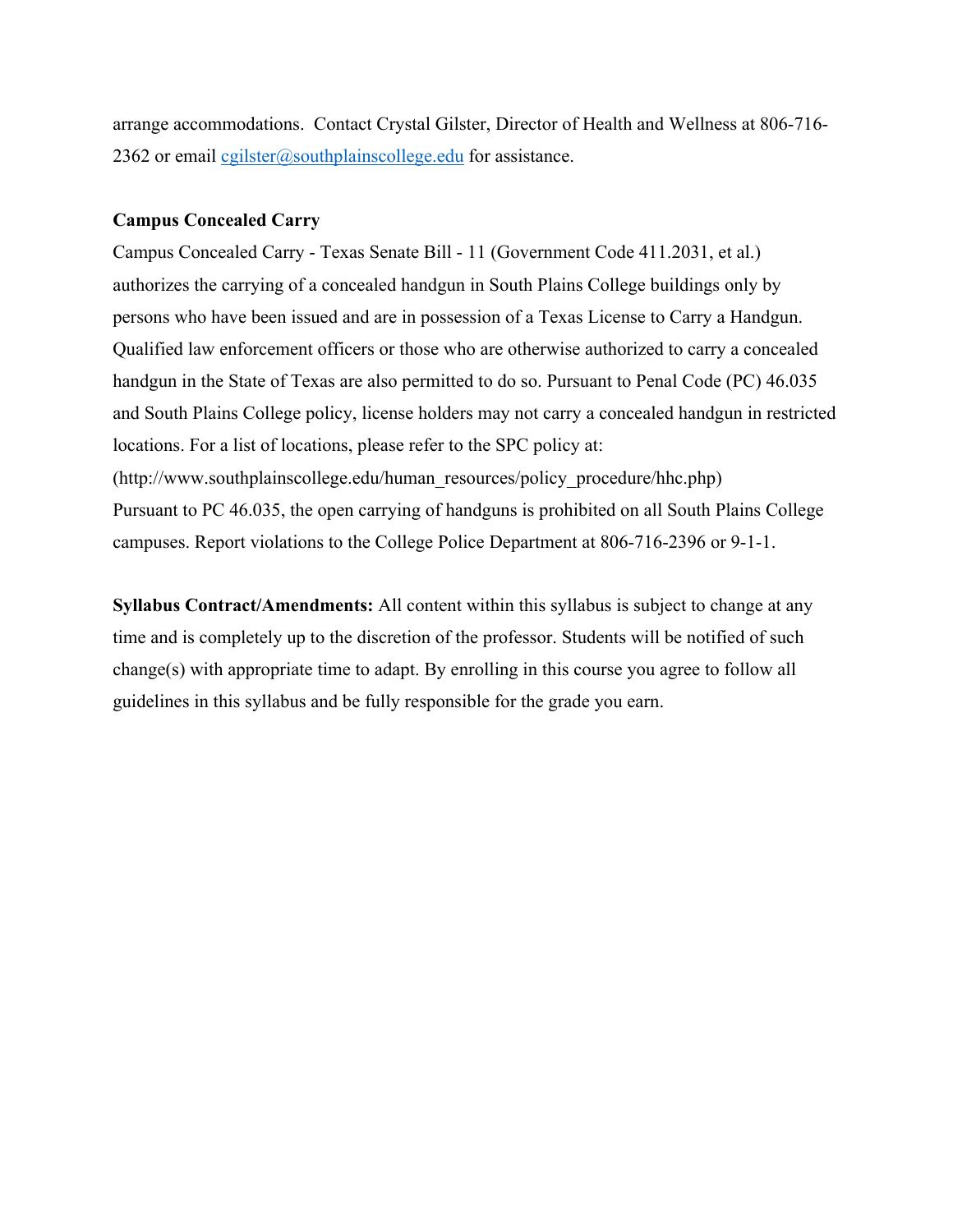**Course Schedule and Readings:** Here is an overview of the course. Complete readings and assignments in the order presented below.

# **Section 1: Due October 4th by 5:00pm. Readings: The Founding and Constitution / Institutions / Federalism**

- *-* The Declaration of Independence
- *-* Constitution
- *-* Chapter 2
- Chapter 12
- Chapter 13
- Chapter 3

# **Assignments:**

- Chapter 2 Quiz
- Chapter 12 Quiz
- Chapter 13 Quiz
- Chapter 3 Quiz
- Discussion 1: Federalists / Anti-Federalists
- Video Assignment: Term Limits Discussion

# **Section 2: Due November 8th by 5:00pm.**

# **Readings: Civil Liberties / Civil Rights / Participation and Voting / Campaigns and Elections**

- Chapter 4
- Bill of Rights
- Chapter 5
- Chapter 8
- Chapter 10

# **Assignments:**

- Chapter 4 Quiz
- Chapter 5 Quiz
- Chapter 8 Quiz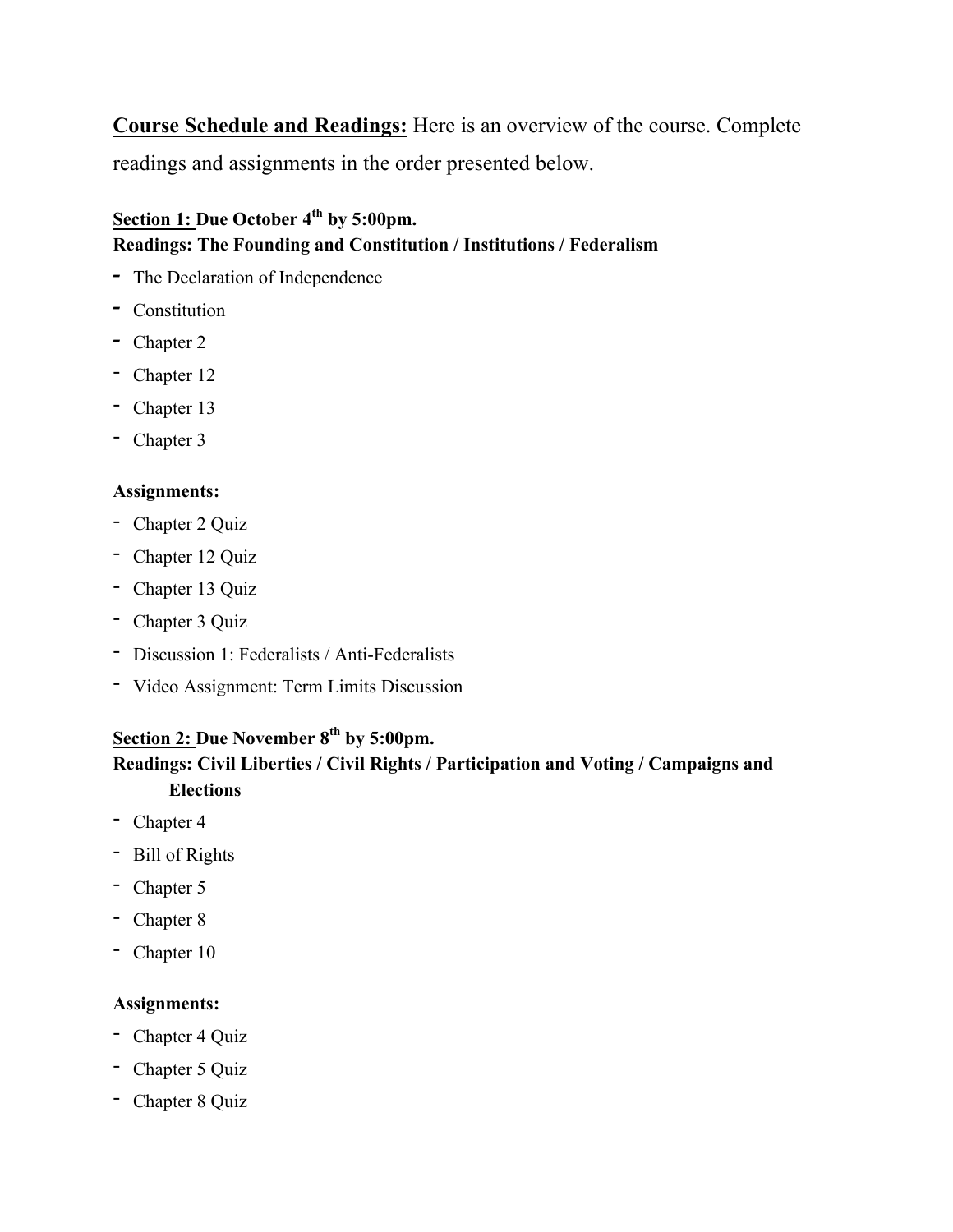- Chapter 10 Quiz
- Discussion 2: Campaigns and Participation
- Video Assignment: Gerrymandering Quiz

# **Section 3: Due December 9th by 5:00pm. Readings: Political Culture / Public Opinion / The Media / Political Parties**

- Chapter 1
- Chapter 6
- Chapter 7
- Chapter 9

# **Assignments:**

- Chapter 1 Quiz
- Chapter 6 Quiz
- Chapter 7 Quiz
- Chapter 9 Quiz
- Discussion 3: Public Opinion
- Video Assignment: Party Realignment Quiz

# **Due Dates**

- **-** Section 1: Due October  $4^{th}$  by 5:00pm.
- Section 2: Due November 8<sup>th</sup> by 5:00pm.
- Section 3: Due December 9<sup>th</sup> by 5:00pm.
- Essay: Due December 2<sup>nd</sup> by 5:00pm.
- Syllabus Agreement and Syllabus Quiz: Due September 6<sup>th</sup> by 5:00pm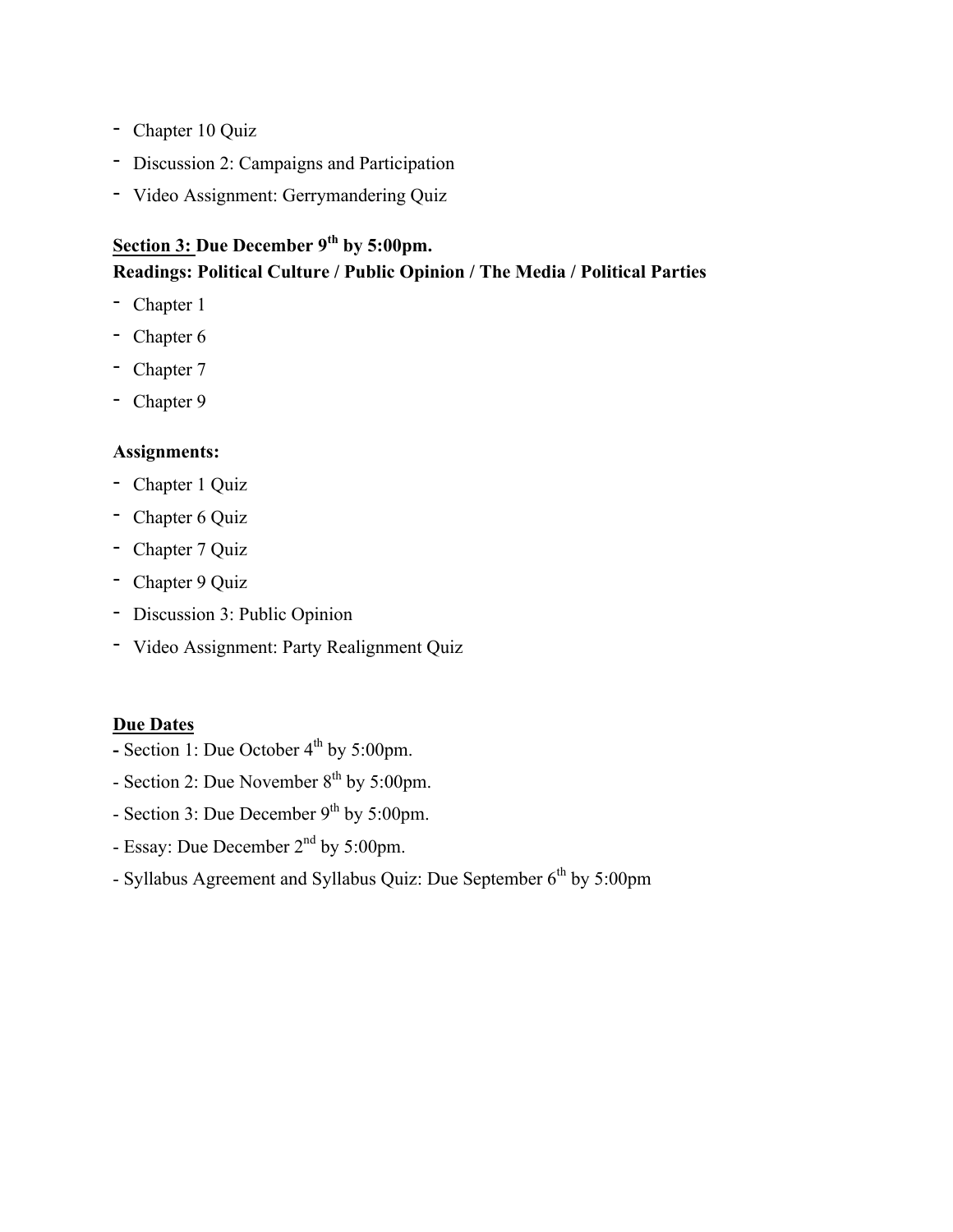### **Rubric and Instructions for Written Work:**

#### **Discussions:**

| Rubric<br>Grading | $40 - 45$ points                                                                                                                                                                                                                                                      | $46 - 50$ points                                                                                                                                                                                                                               | 51 to 60 points                                                                                                                                                                                                                           | 61 to 70 points                                                                                                                                                                                                                  | 71 or more points                                                                                                                                                                                                         |
|-------------------|-----------------------------------------------------------------------------------------------------------------------------------------------------------------------------------------------------------------------------------------------------------------------|------------------------------------------------------------------------------------------------------------------------------------------------------------------------------------------------------------------------------------------------|-------------------------------------------------------------------------------------------------------------------------------------------------------------------------------------------------------------------------------------------|----------------------------------------------------------------------------------------------------------------------------------------------------------------------------------------------------------------------------------|---------------------------------------------------------------------------------------------------------------------------------------------------------------------------------------------------------------------------|
|                   | No reply                                                                                                                                                                                                                                                              | No reply                                                                                                                                                                                                                                       | Reply                                                                                                                                                                                                                                     | Reply                                                                                                                                                                                                                            | Reply                                                                                                                                                                                                                     |
|                   | Student does not:<br>- answer<br>questions in<br>prompt<br>- Explain<br>important<br>concepts<br>- appear to have<br>read article<br>Contains<br>considerable<br>grammar<br>mistakes<br>Does not meet<br>word count<br>No citations<br>Poor sentence<br>structure and | Student does not:<br>- answer questions<br>in prompt<br>- Explain<br>important<br>concepts<br>- appear to have<br>read article<br>Some grammar<br>mistakes<br>Word count met<br>No citations<br>Poor sentence<br>structure and<br>organization | Student:<br>- answers most<br>questions in prompt<br>- Explains some<br>important concepts<br>Some grammar<br>mistakes<br>Word count met<br>No citations<br>Good sentence<br>structure and<br>organization<br>Does not mention<br>article | Student:<br>- answers most<br>questions in prompt<br>- Explains some<br>important concepts<br>- mentions article<br>Few grammar<br>mistakes<br>Word count met<br>Has citations<br>Good sentence<br>structure and<br>organization | Student:<br>- answers all questions in<br>prompt<br>- Explains all important<br>concepts<br>- mentions article<br>Few grammar mistakes<br>Word count met<br>Has citations<br>Great sentence structure<br>and organization |
|                   | organization                                                                                                                                                                                                                                                          |                                                                                                                                                                                                                                                |                                                                                                                                                                                                                                           |                                                                                                                                                                                                                                  |                                                                                                                                                                                                                           |

#### **Instructions:**

- These original posts must be at least 400 words in length.

- Additionally, you must also reply (150 words) to one of your fellow classmates' posts to receive full credit.

- Make sure to cite reliable sources when writing your discussions. This includes using the article to answer the prompt.

- You must post your DISCUSSION POST BEFORE viewing classmates' discussions. Failure to do so will drop your grade 20 points. If you post a blank, I will assume you are attempting to plagiarize.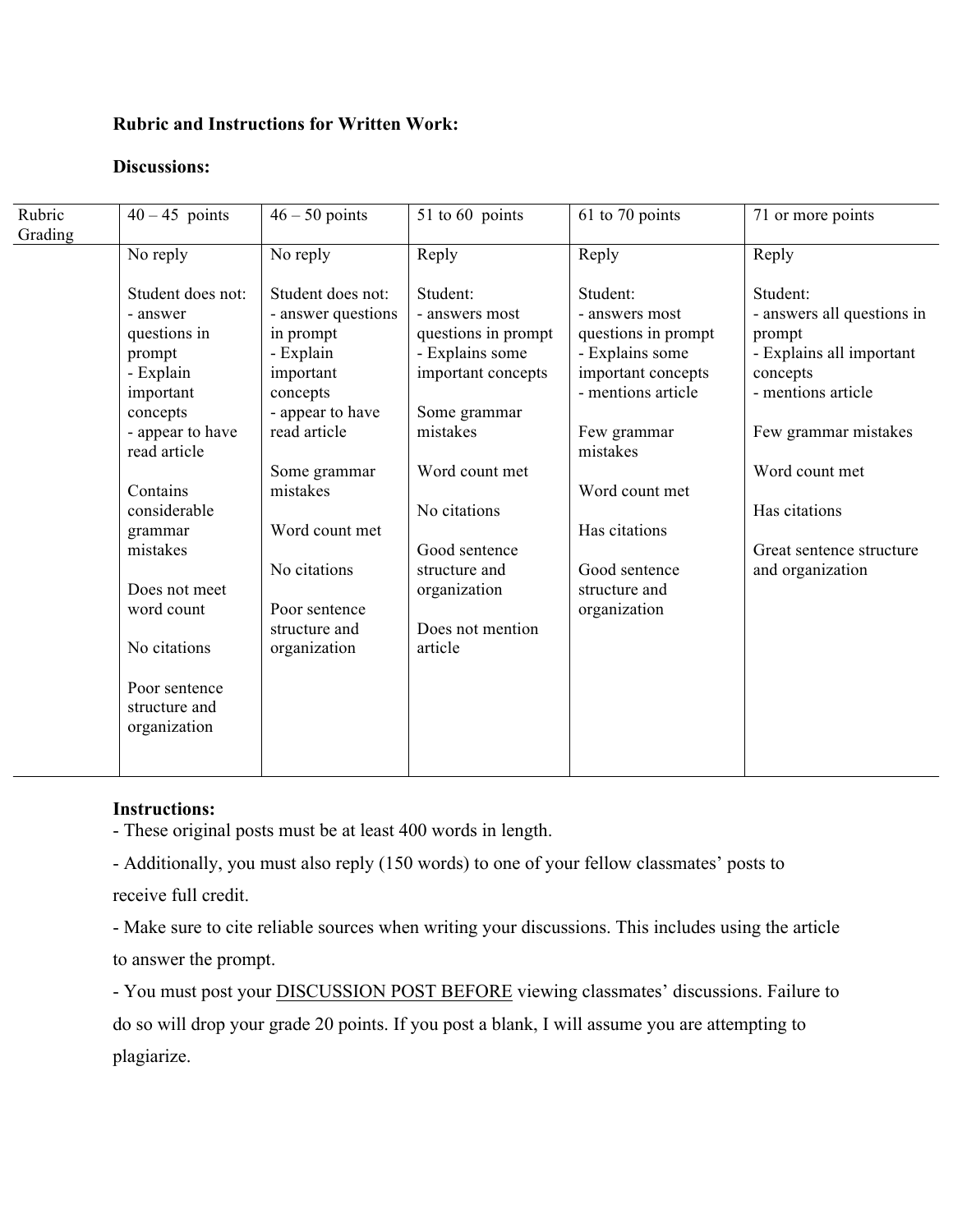# **Essay:**

| Rubric  | 34 or less points | $35 - 40$ points  | 41 to 50 points      | 51 to 60 points      | 61 or more points        |
|---------|-------------------|-------------------|----------------------|----------------------|--------------------------|
| Grading |                   |                   |                      |                      |                          |
|         | Student does not  | Student does not  | Student does not     | Student answers some | Student answers most     |
|         | answer important  | answer important  | answer important     | important concepts   | important concepts found |
|         | concepts found in | concepts found in | concepts found in    | found in prompt      | in prompt                |
|         | prompt            | prompt            | prompt               |                      |                          |
|         |                   |                   |                      | Contains few grammar | Contains few grammar     |
|         | Contains          | Contains          | Contains             | mistakes             | mistakes                 |
|         | considerable      | considerable      | considerable         |                      |                          |
|         | grammar           | grammar mistakes  | grammar mistakes     | Good sentence        | Good sentence structure  |
|         | mistakes          |                   |                      | structure and        | and organization         |
|         |                   | Poor sentence     | Good sentence        | organization         |                          |
|         | Poor sentence     | structure and     | structure and        |                      | Follows instructions on  |
|         | structure and     | organization      | organization         | Follows instructions | length                   |
|         | organization      |                   |                      | on length            |                          |
|         |                   | Follows           | Follows instructions |                      | Has citations            |
|         | Does not follow   | instructions on   | on length            | Has citations        |                          |
|         | instructions on   | length            |                      |                      |                          |
|         | length            |                   | Has citations        |                      |                          |
|         |                   | No citations      |                      |                      |                          |
|         | No citations      |                   |                      |                      |                          |
|         |                   |                   |                      |                      |                          |

# **Instructions:**

- Double spaced
- 12 point font
- Times New Roman
- 1 inch margins
- at least 2 pages in length (that is NOT including headers, footers, citations, etc.)
- Word or PDF format ONLY
- These will be turned in using Turnitin on Blackboard.